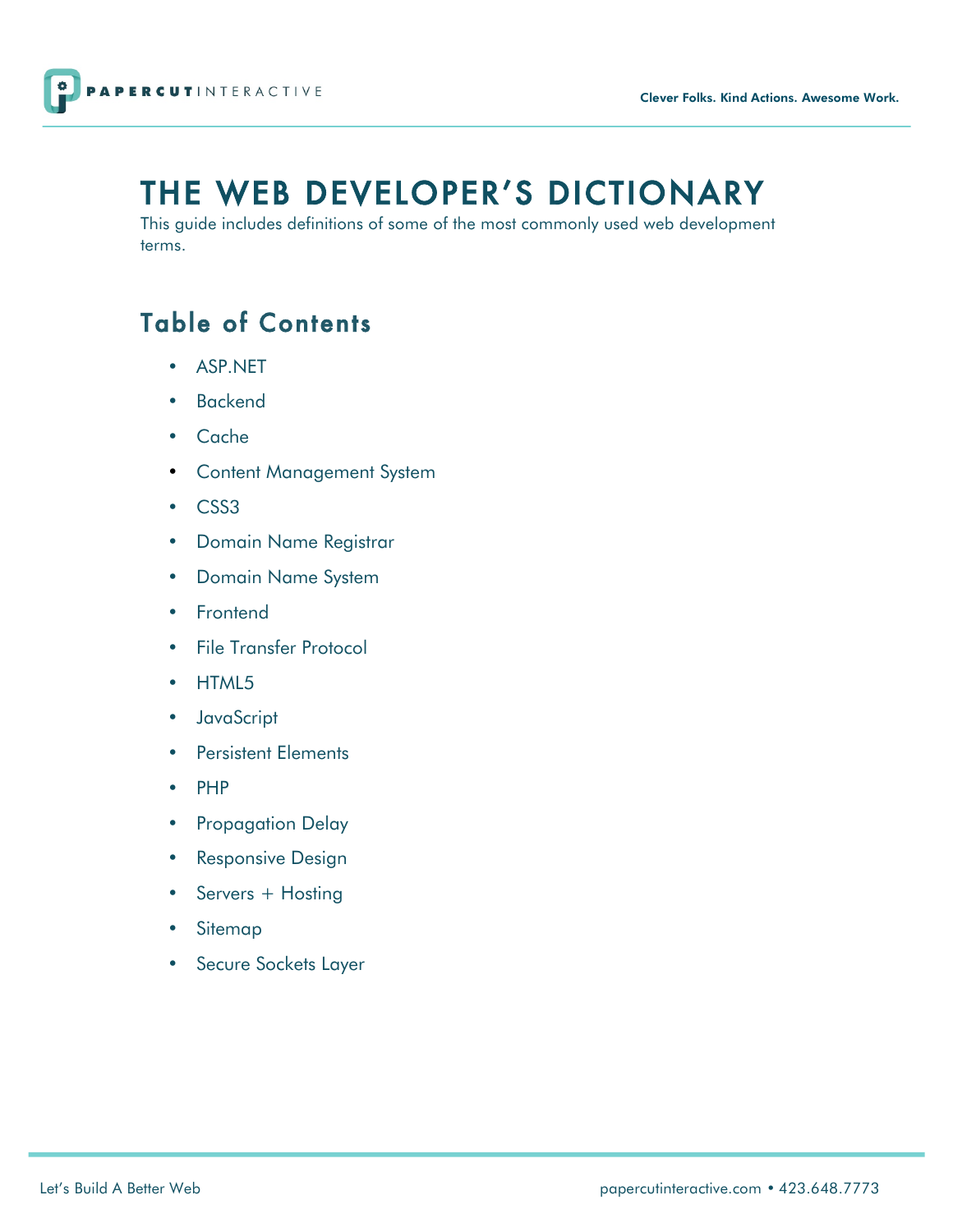

#### ASP.NET

ASP.NET is a server-side web application framework that is designed for web development. It was developed by Microsoft to allow programmers to build dynamic websites, web applications and web services. ASP.NET pages have a file extension of .aspx. These files typically contain HTML markup, as well as markup defining serverside web controls and user controls. This type of programming language is most commonly hosted on a Windows server.

# Backend

This is the portion of the site that you access with your content management system – and other parts of your site that are not accessible with your CMS. A backend developer maps all of the content in your database to the page templates created by your frontend developer. Backend developers configure content management systems, develop complex web tools, link sites with legacy systems, and much more.

#### Cache

Web cache is a mechanism for the temporary storage (or caching) of web documents to reduce bandwidth usage and server load. It lets you set aside a section of your computer's hard disk to store representations that you've seen. As you jump from web page to web page, caching those pages in memory lets you quickly go back to a page without having to download it from the web again.

If you examine the privacy preferences or history section of any modern web browser (like Safari, Firefox or Chrome), you'll notice settings for clearing your cache, cookies or history. When updates are made to your site, always clear your browser's cache, so you can see the changes. You might not see the changes otherwise, because you're looking at an old, cached version of your site.

**When in doubt, clear your cache!** It's one of those fallback tricks, like restarting your computer, which will resolve your issue more often than not!

# Content Management System

A content management system (CMS) is a software system that provides website administration tools so users with little knowledge of web programming languages or markup languages can create and manage website content with relative ease. Examples of different types of CMS systems are ExpressionEngine, Wordpress, Joomla, Concrete5, and Drupal.

#### **Different Strengths**

Most web developers (and many web development companies) excel at either frontend *or*  backend. Be sure to understand the strengths of your developer(s) as they relate to your project.

#### **Don't get mad… clear your cache!**

If you don't see changes that your developer claims to have made, clear your browser cache before you get too irritated!

You might just be looking at an old version of your site.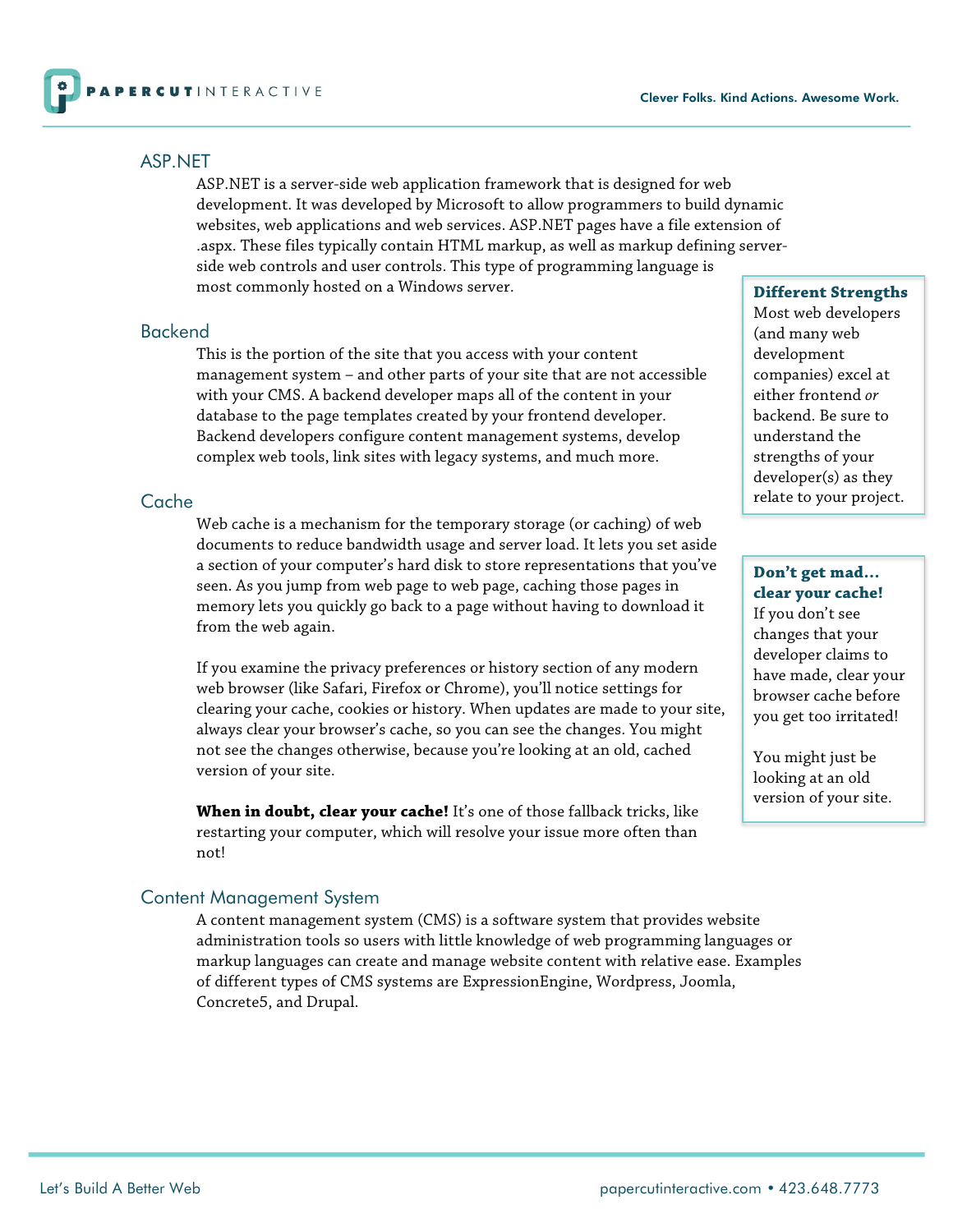

#### CSS3

The newest major addition to CSS (cascading style sheets). CSS is a style sheet language that developers use to establish visual and formatting patterns in a website. CSS3 allows developers to work with individual modules of CSS so we can make changes more efficiently.

# Domain Name Registrar

This is an organization or commercial entity that manages the reservation of Internet domain names. An end user selects a registrar (think GoDaddy or Network Solutions) to provide the registration service, and that registrar becomes the "designated registrar" for the domain name chosen by the user.

Only the designated registrar may modify or delete information about domain names in a central registry database. It is not unusual for an end user to switch registrars, invoking a domain transfer process between the registrars involved.

When a registrar registers a .com domain name for an end user, it must pay a maximum annual fee of US \$7.85 to VeriSign, the registry operator for .com, and a US \$0.18 annual administration fee to ICANN. The maximum period of registration for a domain name is 10 years.

#### **Maintain Control**

Ideally your organization (not your web developer or marketing company) will own its domains\*. They are valuable assets and your team should be in control of them.

\*and hosting!

# Domain Name System

A domain name system (DNS) is an Internet service that translates domain names into IP addresses. Because domain names are alphabetic, they're easier to remember. The Internet, however, is really based on IP addresses. This means that every time you use a domain name, a DNS service must translate the name into the corresponding IP address.

The DNS system is, in fact, its own network. If one DNS server doesn't know how to translate a particular domain name, it asks another one, and so on, until the correct IP address is returned.

If you are building a new website or switching a domain, plan in advance to adjust your time-to-live (TTL) settings. The default for many companies is 12 hours for a change to go live. You may be able to lower this time to as little as 5 minutes, which will make your go live process smoother. Ideally, these changes should be made a couple of weeks in advance of your go live date. Read "Propagation Delay" to learn more.

# Frontend

This is the portion of your website that people see. The frontend of your site requires HTML programming and will usually include CSS to create the look you want and a responsive layout. A frontend developer is the person who builds these interfaces.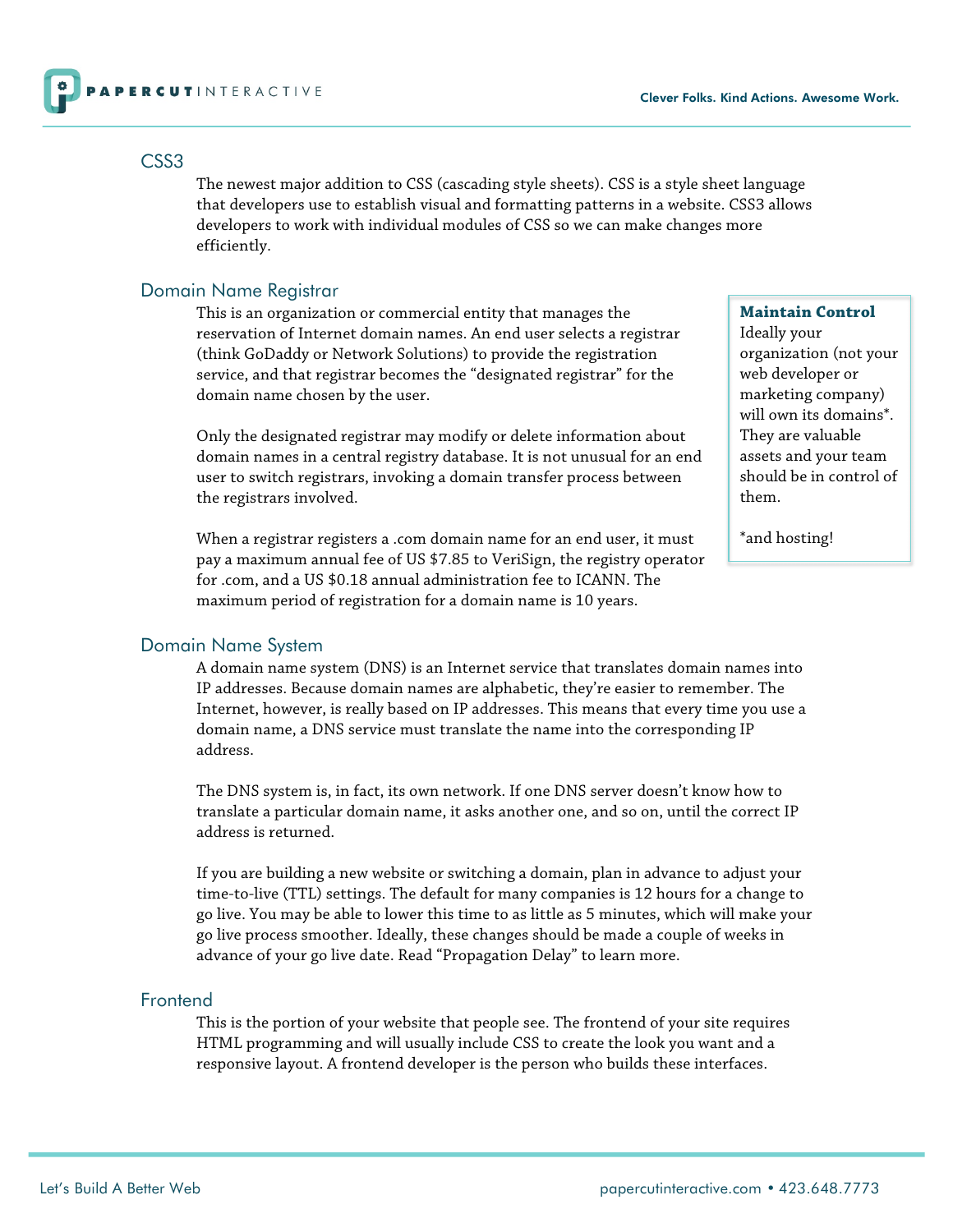

# File Transfer Protocol

This is the protocol for exchanging files over the Internet. File transfer protocol (FTP) is most commonly used to download a file from a server using the Internet or to upload a file to a server.

#### HTML5

This is the newest major revision of the standard HTML (hypertext markup language) code used for structuring and presenting content on the web. HTML is what every web page is based on.

#### **JavaScript**

JavaScript is a programming language used to make web pages interactive. It runs on your computer and doesn't require constant downloads. JavaScript support is built right into all the major web browsers, including Internet Explorer, Firefox, Chrome, and Safari.

Since the demise of Flash, JavaScript has become the go-to language to create many types of animation on the web today. Lightbox popup effects, slideshows, and photo galleries are all typically run on JavaScript. A bonus is that it works on mobile phones and tablet devices, so web developers can create a seamless experience across all platforms.

# Persistent Elements

Persistent elements are items that will appear in the header and footer of every page of your website site. These are the most important elements on the page, including the navigation. Most of the time, the action you're hoping site visitors will take (your primary conversion) should be a persistent element.

#### PHP

PHP is a popular server-side scripting language that is designed for web development. PHP is now installed on more than 244 million websites and 2.1 million web servers. A PHP page is, essentially, a file with the extension .php that contains a combination of HTML tags and scripts that run on a web server. This type of programming language is most commonly hosted by a Linux server.

#### **Friendly Feud**

Programmers often fall into a .php or .aspx camp. Both languages can build great web tools. Think of them as hammers. Both can nail a nail, but the .aspx hammer usually costs more money!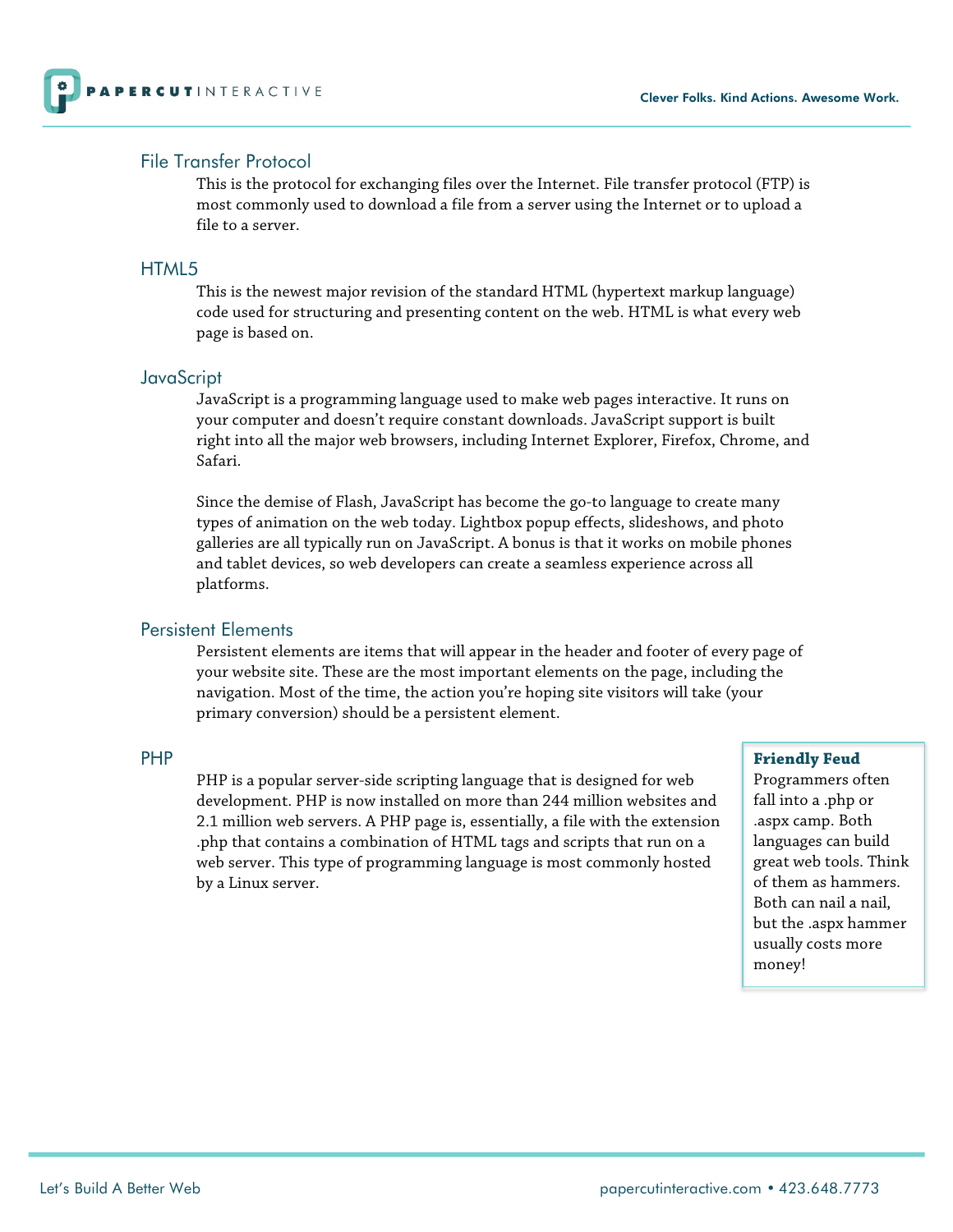

#### Propagation Delay

When your website's address is entered into a browser, the computer requests the IP address of the server housing your site from your Internet service provider's (ISP) DNS records. If the site is not listed in the records, it queries registrars to find out who the DNS start of authority (SOA) is for your website. If you're using your registrar's name server as your SOA, it looks up the "A" record for your domain and returns the IP address of the server listed.

To speed the loading of websites, each ISP caches a copy of DNS records for a period of time, sometimes up to 48 hours. This means that they make their own copy of the registrar's master DNS records and read from them locally instead of making a direct request to the domain registrar every time a request for your site is made. This speeds up web surfing quite a bit.

The downside to caching the master DNS records is that each company or ISP only updates their records every few days, and any changes you make to your DNS records are not reflected between those updates. The slow updating of the cached records is known as the propagation delay because

your website's DNS information is being propagated across all DNS servers on the web. Once completed, everyone can visit your website.

#### Responsive Design

A website created with responsive programming adapts and optimizes according the size of a user's screen – from desktop to tablet to mobile device. The layout of the site is elastic – it stretches and enlarges to look great on large screens, and shrinks and shuffles to stack into a single column for small screens. With a single website, you can offer an optimal website browsing experience to every user. Responsive is superfriendly, and it's the closest thing we have to future-proofing websites. Building a traditional, fixed-width website is obsolete.

# Servers + Hosting

To have a website, you need an address (URL/domain name) and a place for that site to live – the server. The server that your site is on is called the "host." Many sites are hosted by national companies (MediaTemple, GoDaddy, Rackspace); some companies host their sites on their own servers, sometimes even servers in house.

Depending on your technical requirements, your site may live on a shared server with other sites. In this scenario, the hosting company is responsible for maintaining the server and will determine what sites will be on the same machine. If your site needs greater security, you have a lot of traffic or data, or you have multiple websites, you may need a dedicated server. A dedicated server means that only your files will be on the machine.

#### **Hurry Up and Wait**

"Propagation delay" means that when you go live with a new website or make a change to a domain name, it can take 24- 48 hours for everyone in the world to see that new site. You may see a site on your phone before you see it on your desktop computer – or your coworker may see it at their desk and you might not until hours later.

#### **Don't Assume**

Web development and server maintenance are very different. Don't assume that your web developer is an expert on servers. If you have your own server or specific server requirements, you may need a server admin to participate in portions of your project.